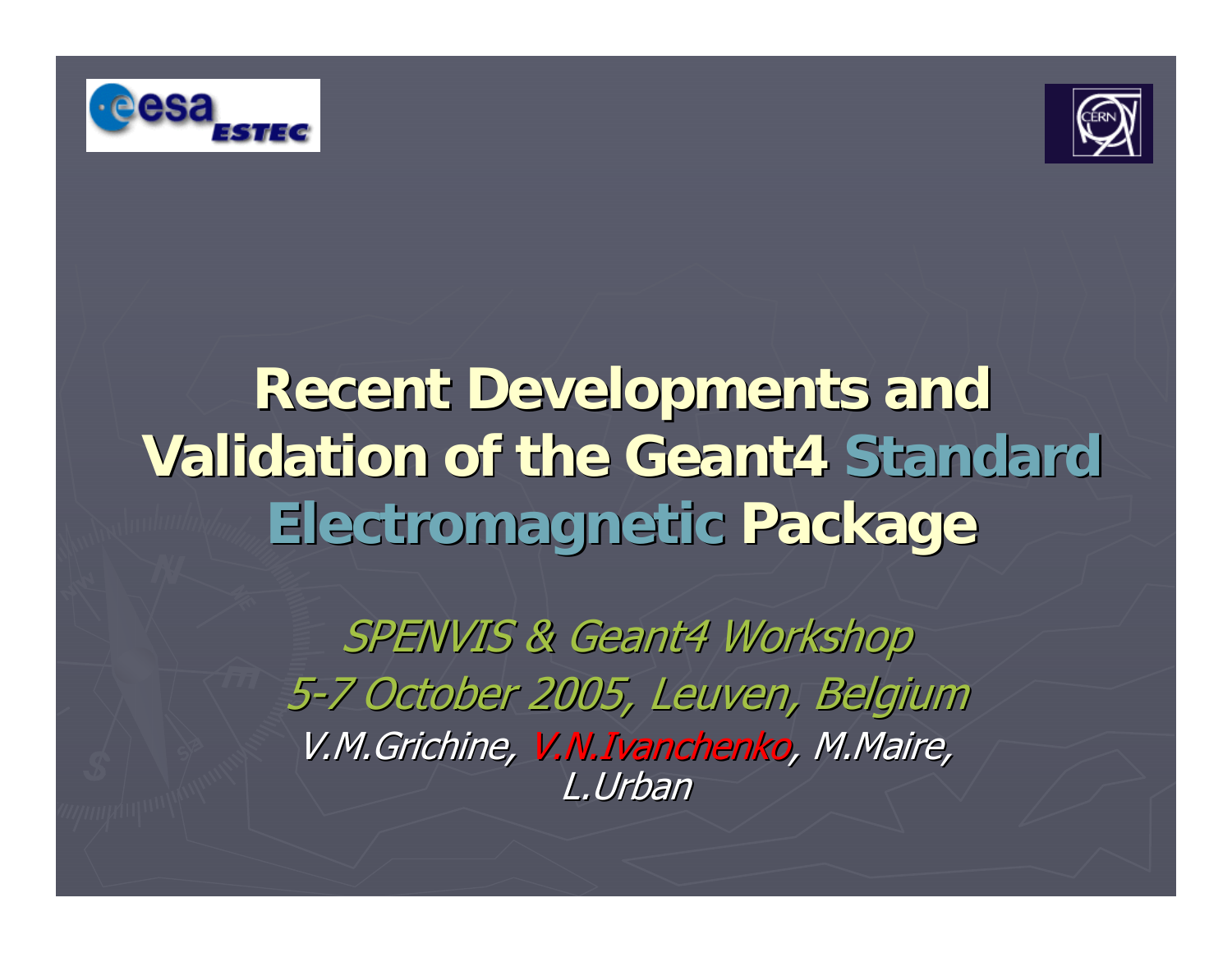





► Status of EM package ►New Geant4 components for EM physics New Geant4 components for EM physics ► Material category upgrade ► Ionization models upgrade ►Prospects Prospects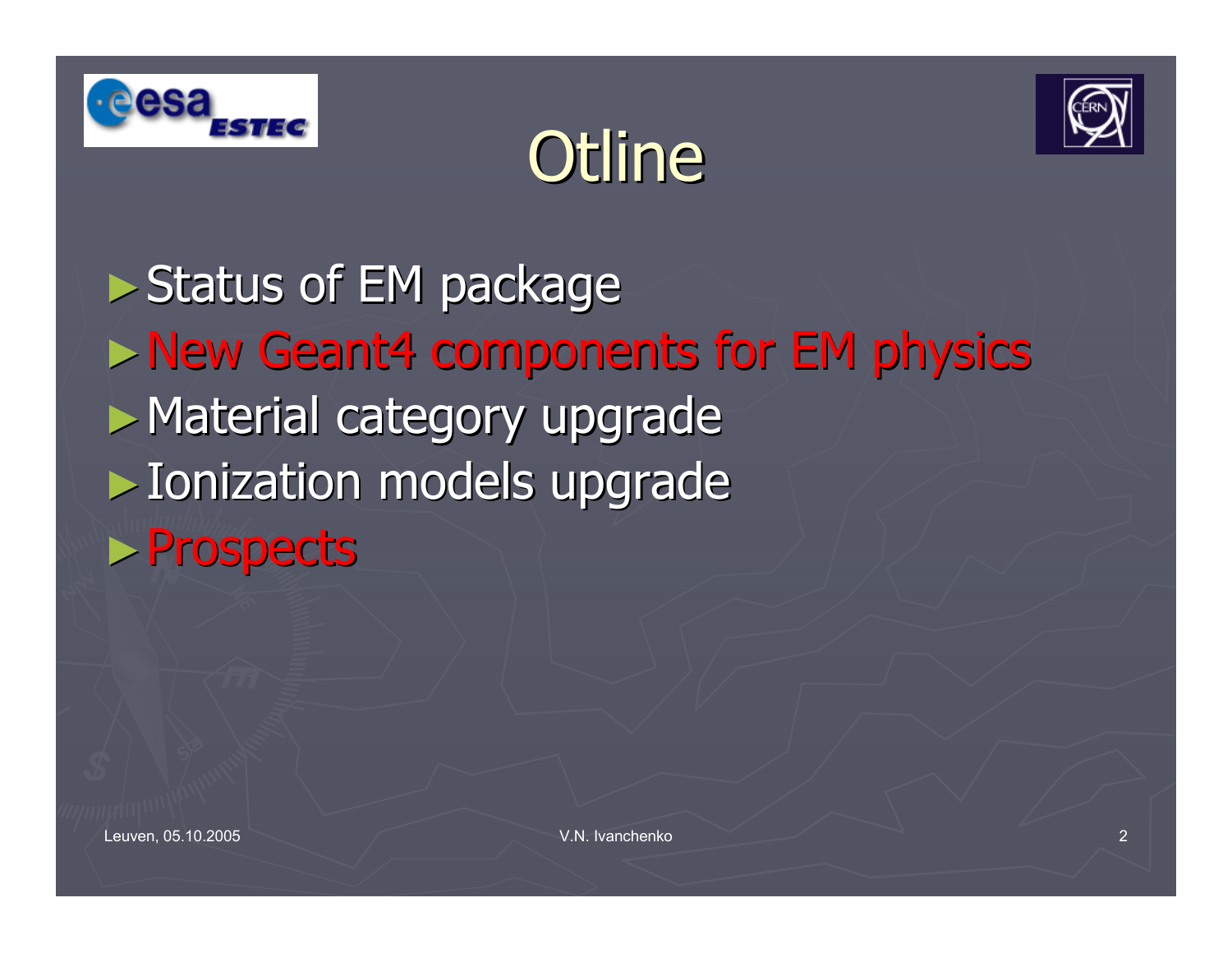#### Introduction · – Geant4 EM packages

- ► *Standard* – basic set of  $\overline{\phantom{a}}$ processes for HEP ► **Muons** – basic set of  $\overline{\phantom{a}}$ muon processes for HEP
- ► **Xrays**  $\mathcal{L}_{\mathcal{A}}$  $-$  xray and optical  $\overline{\phantom{a}}$ proton production
- ► **Lowenergy Lowenergy** – the alternative set of processes with low energy extensions of gamma, electron, and hadron EM physics
- ► *Highenergy* – EM processes important above 100 GeV
- ► **Optical Optical**  $\mathcal{L}_{\mathcal{A}}$ – Optical photon interaction
- ► **Utils – common classes common classes for other EM packages: for other EM packages:**
	- **Interfaces Interfaces**
	- **Energy loss and range Energy loss and range table builders table builders**
	- **Useful utilities**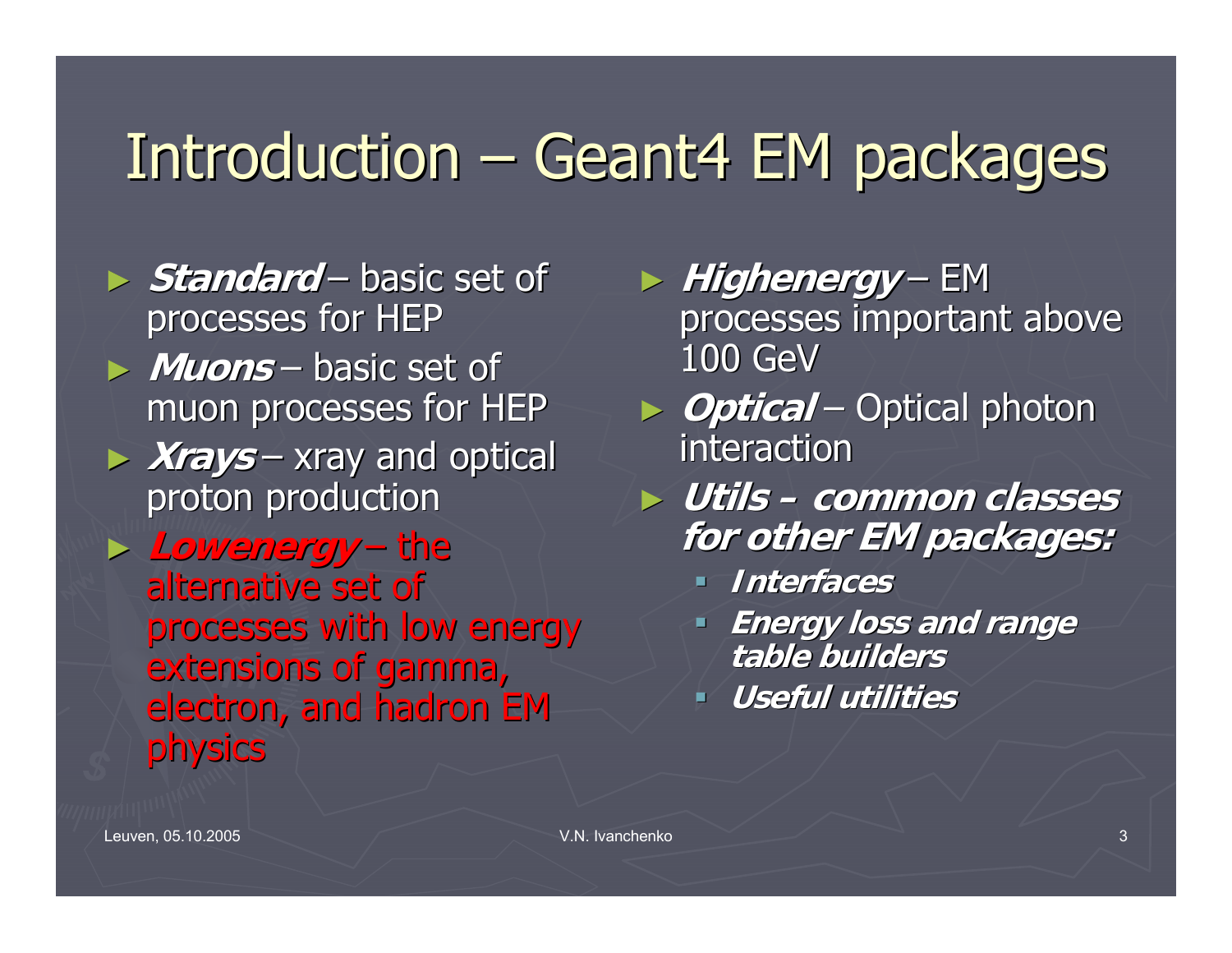#### **Introduction** - History

 $\triangleright$  EM package (Standard) was delivered with the  $1^{\rm st}$ Geant4 release at 1998  $\triangleright$  It is used practically in all **Geant4 applications**  $\triangleright$  The most number of events are produced for BaBar experiment at SLAC  $\blacktriangleright$  However, internal problems were accumulated and new requirements appeared

#### Experiments will start in 2007

Layout of the LEP tunnel including future LHC infrastructures.

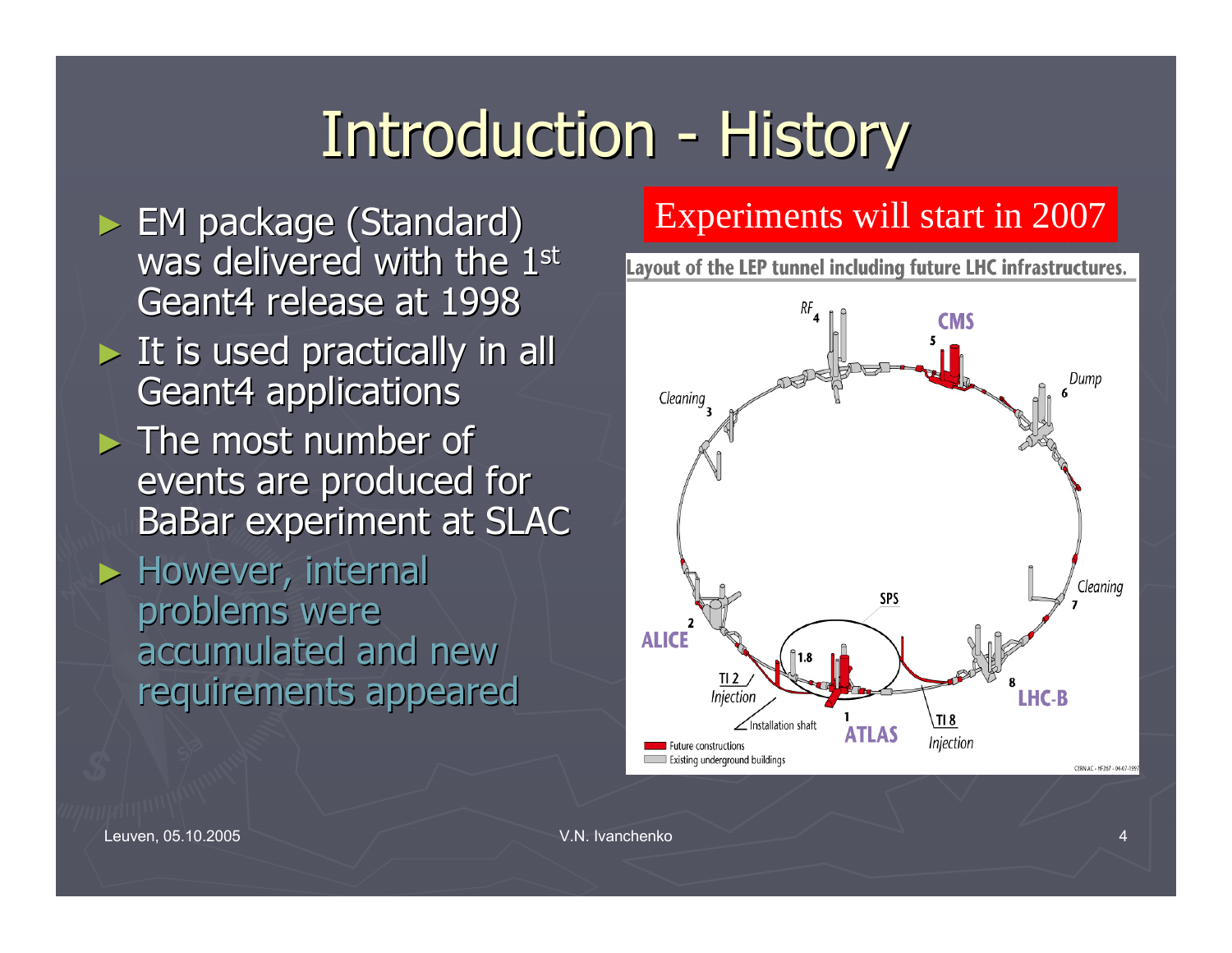#### Status of Standard EM Package

- $\triangleright$  Design iteration in EM package  $\cdot$  $\mathcal{L}_{\mathcal{A}}$  $-$  refinements  $\overline{\phantom{a}}$ and optimization 2003 -2005
- $>$  It will to be complete for G4 8.0 (Dec 2005) for G4 8.0 (Dec 2005)  $\blacktriangleright$  Move focus on updating physics model and on validation studies



File: /home/vnivanch/Rose/rose\_utils.mdl Vved Seo 14 13:06:31 2005 Class Diagram: Logical View / Main Page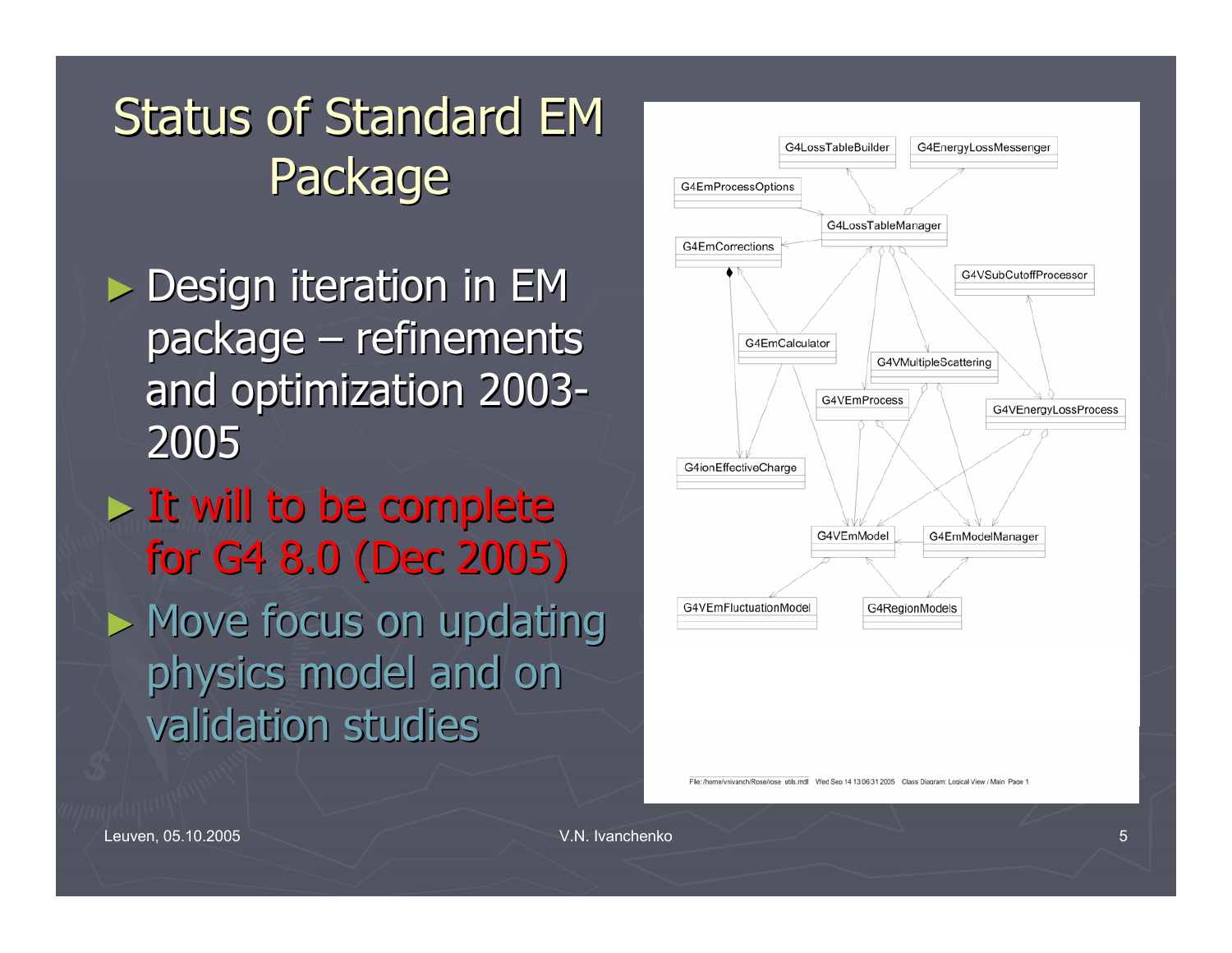# New components for EM physics

- $\triangleright$  Integral approach  $\cdot$ – more precise cross sections and straggling
- $\triangleright$  G4EmCalculator access to cross sections and stopping cross sections and stopping power
- > PhysicsList for EM use-cases released with G4 7.0 ► G4EmProcessOptions – steering
- of the PhysicsList
- ►Acceptance suite is working

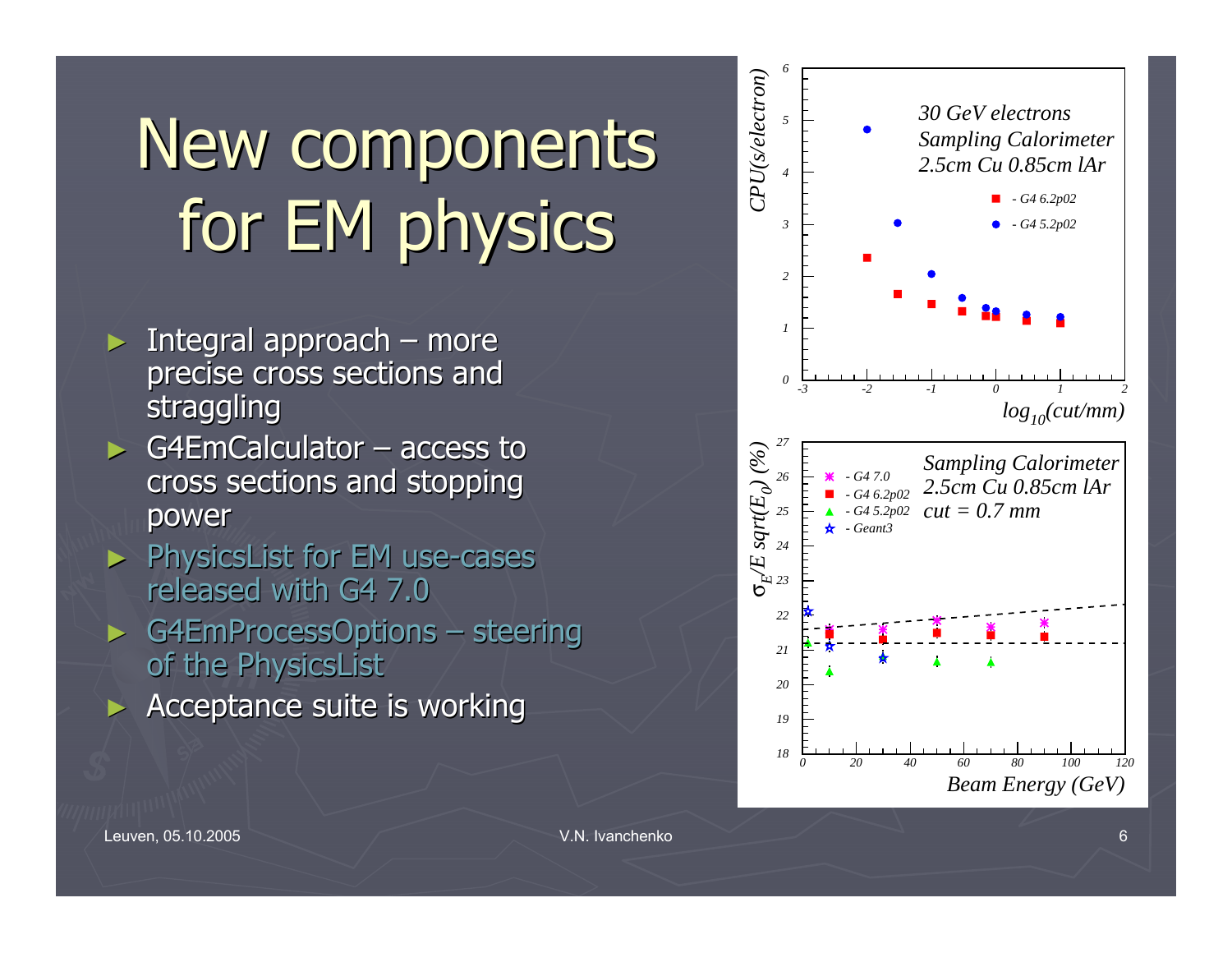## G4EmCalculator class

#### $>$  Methods to get physics values

- GetDEDX(kinEnergy, particle, material, region);
- GetRange(kinEnergy, particle, material, region);
- GetKineticEnergy(range, particle, material, region);
- $\blacksquare$ GetCrossSectionPerVolume(kinEnergy, particle, process, material, region);
- GetCrossSectionPerAtom(kinEnergy, particle, process, material, region);

#### ►Methods to recalculate physics values

- ComputeDEDX(kinEnergy, particle, process, material, cut);
- **ComputeCrossSectionPerVolume(kinEn** ergy, particle, process, material, cut);
- ComputeCrossSectionPerAtom(kinEner ComputeCrossSectionPerAtom(kinEner gy, particle, process, material, cut).

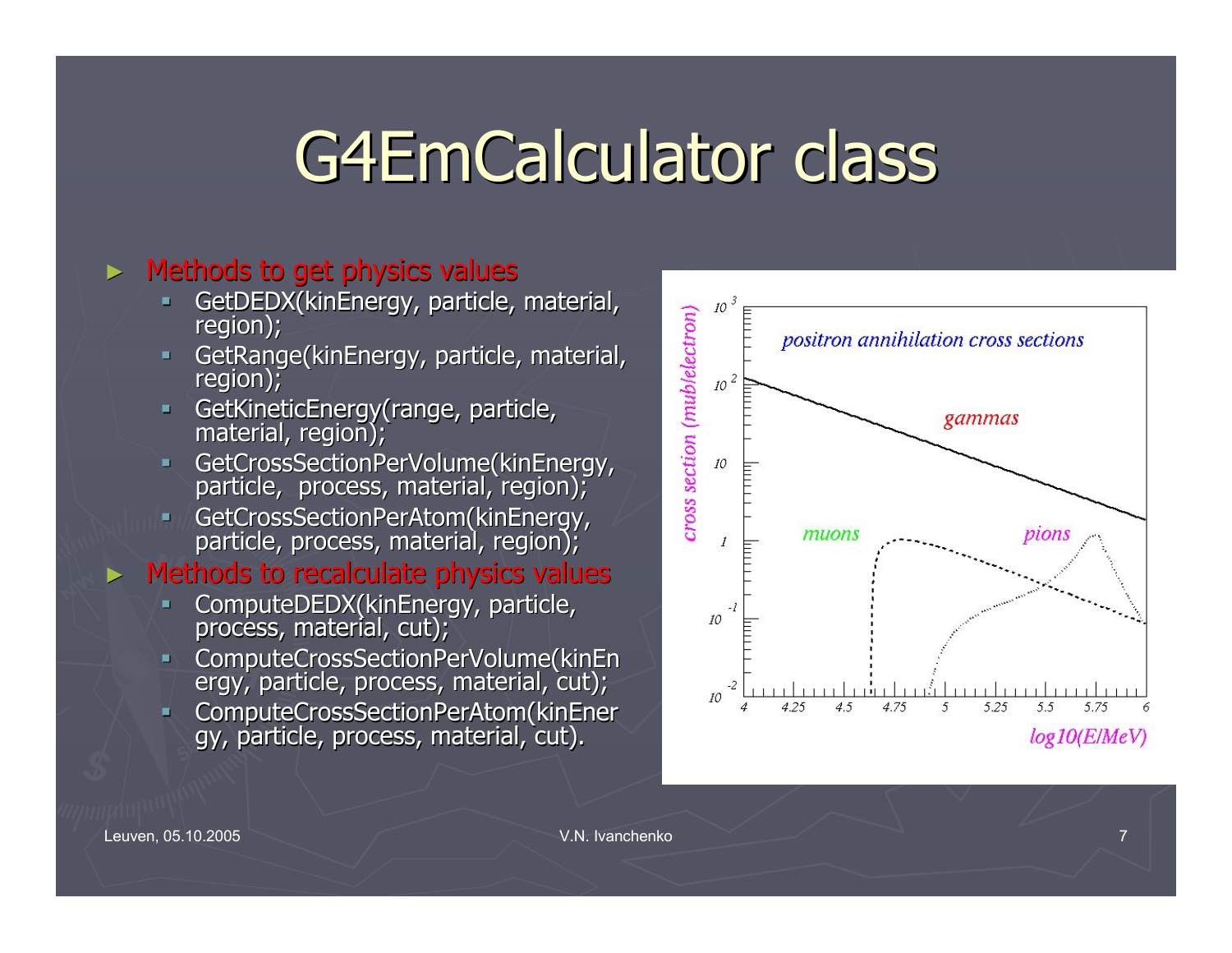## Hadron/ion ionization

 $\blacktriangleright$  User requirements trigger analysis of ionization models in the Standard and Lowenergy packages ► Review of corrections to the Bethe-Bloch formula  $-\frac{dE}{dx} = 4\pi N_e r_0^2 \frac{z}{\beta^2} \left[ \ln \frac{2m_e c}{I} - \frac{\beta}{2} \right] \left[ 1 - \frac{I_c}{T_{\text{max}}} \right] - \frac{C}{Z} + \frac{G - \delta - F}{2} + zL_1 + z^2 L_2$ ⎠ ⎞ ⎜ ⎜ ⎝  $\big($  $+zL_{_1}+$  $-\frac{C}{7}+\frac{C-\theta}{2}$ ⎠ ⎞ ⎝  $-\frac{dE}{dr} = 4\pi N_e r_0^2 \frac{z^2}{a^2} \left[ \ln \frac{2m_e c^2 \beta^2 \gamma^2}{L} - \frac{\beta^2}{2} \left( 1 - \frac{T_c}{T} \right) - \frac{C}{7} + \frac{G - \delta - F}{2} + zL_1 + z^2 L_2 \right]$  $x_1 + z^2$ max $^{2}R^{2}v^{2}$   $R^{2}$ 2  $4\pi N_e r_0^2 \frac{z^2}{\beta^2} \left[ \ln \frac{2m_e c^2 \beta^2 \gamma^2}{I} - \frac{\beta^2}{2} \left( 1 - \frac{T_c}{T_{\text{max}}} \right) - \frac{C}{Z} + \frac{G - \delta - F}{2} + zL_1 + z^2 L_2 \right]$ *ZC TT I* $\frac{dE}{dx} = 4\pi N_e r_0^2 \frac{z^2}{\beta^2} \ln \frac{2m_e c}{m_e}$  $\frac{dE}{dx} = 4\pi N_e r_0^2 \frac{z^2}{\rho^2} \left[ \ln \frac{2m_e c^2 \beta^2 \gamma^2}{L} - \frac{\beta^2}{2} \right] \left[ 1 - \frac{T_e}{T_e} \right]$  $\beta^2 \gamma^2 \beta^2 \begin{pmatrix} T_c \end{pmatrix} C \beta - \delta$  $\frac{\pi r}{e}$ r<sub>0</sub>  $\frac{\pi}{\beta}$ 

- **C** shell correction (was asymptotic formula)
- $\blacksquare$  G Mott correction (new)
- $\bullet$   $\delta$  density correction
- $\blacksquare$  F finite size correction (new)
- L<sub>1</sub>- Barkas correction (was in Lowenergy)
- $\blacksquare$  L<sub>2</sub>- Bloch correction (was in Lowenergy)
- **F** Nuclear stopping (was in Lowenergy)
- **Ion effective charge (was in low energy)**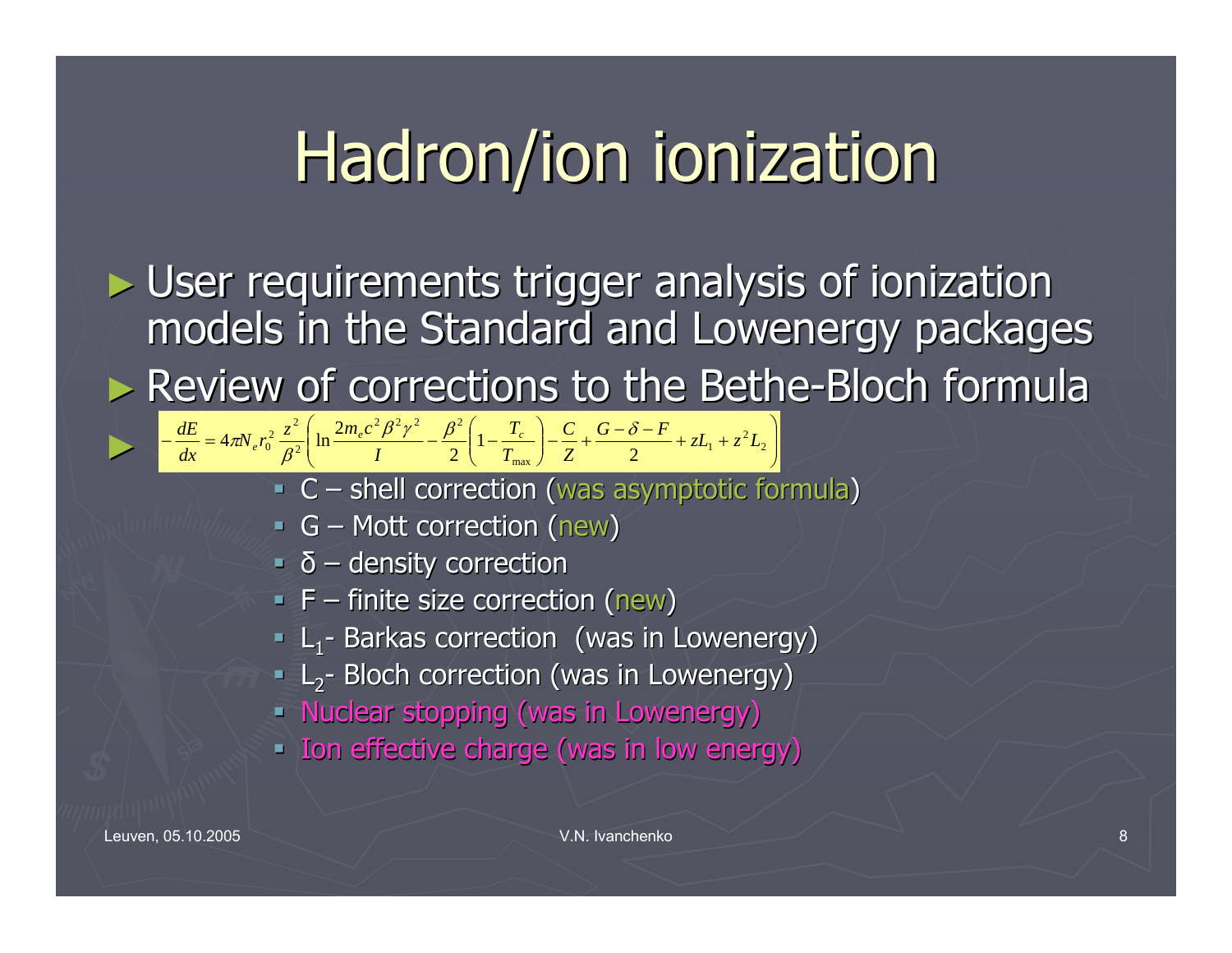### Shell correction to hadron ionization

 $\triangleright$  Both Standard and Low energy had problem in the energy range 1-10 MeV  $C=\sum C_{\scriptscriptstyle V}(\theta_{\scriptscriptstyle V},\eta_{\scriptscriptstyle V})$ ν

 $\triangleright$  C<sub>K</sub> and C<sub>L</sub> are calculated using hydrogenic wave functions and effective nuclear charge for a shell  $\blacktriangleright$  For outer shells scaling relation is used



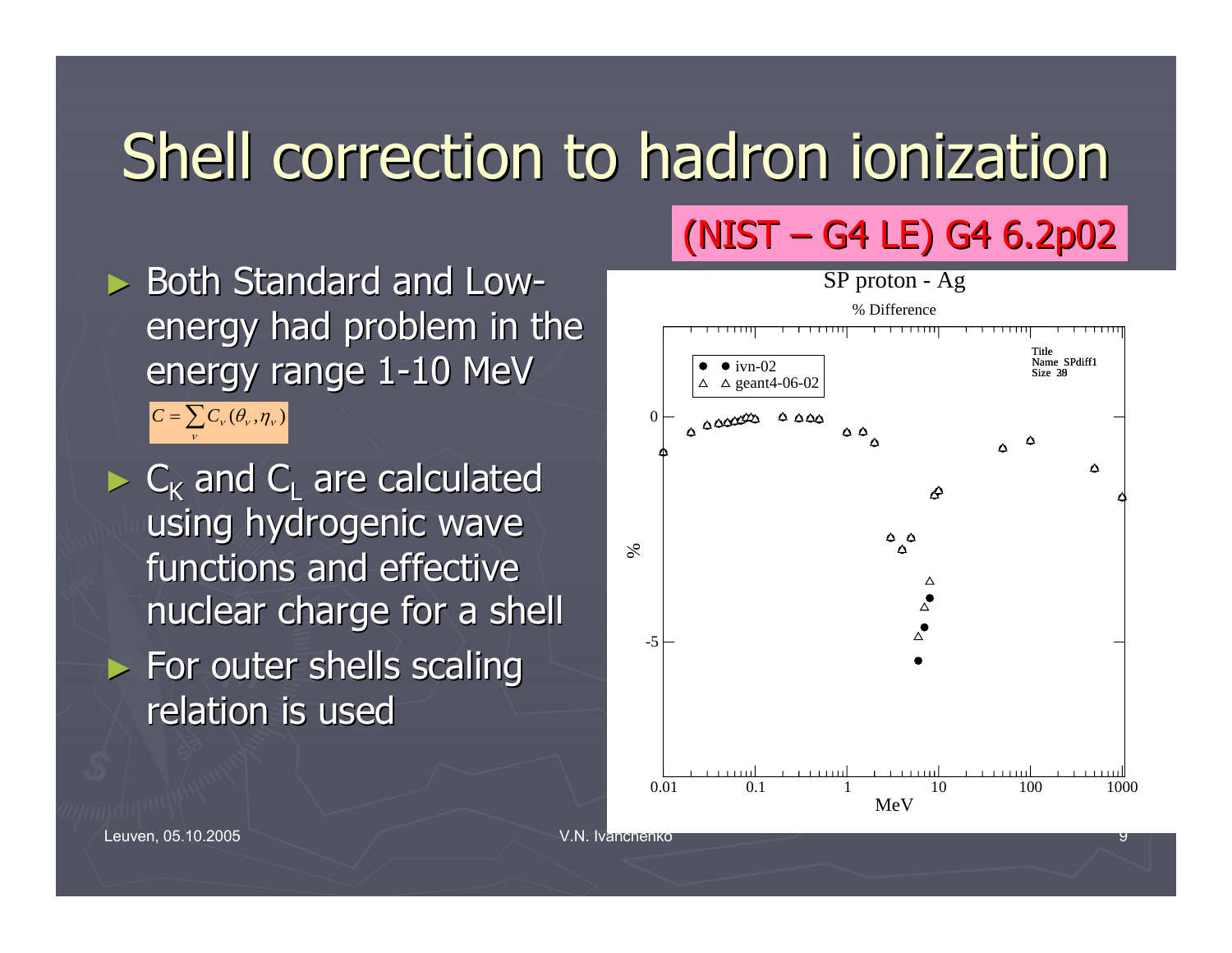### Nuclear stopping and ion ionization

 $\blacktriangleright$  At low energies some problem were observed in parameterization of both electronic and nuclear stopping power

- $\blacktriangleright$  Parameterizations were reviewed
- $\blacktriangleright$  Proton parameterizations is used for hadrons
- $\blacktriangleright$  Helium ion parameterizations for ions

#### Alpha Stopping Power - Ge Geant4 Standard Package - tag stand-V06-02-06 Name SPdiff1  $Size 30$ - Geant4) % 60 Oifference (ICRU Report 49  $40^{\circ}$ 20  $\overline{0}$  $0.01$  $0.1$ 10 100 1000  $0.001$ MeV

G4 6.2p02

- Standard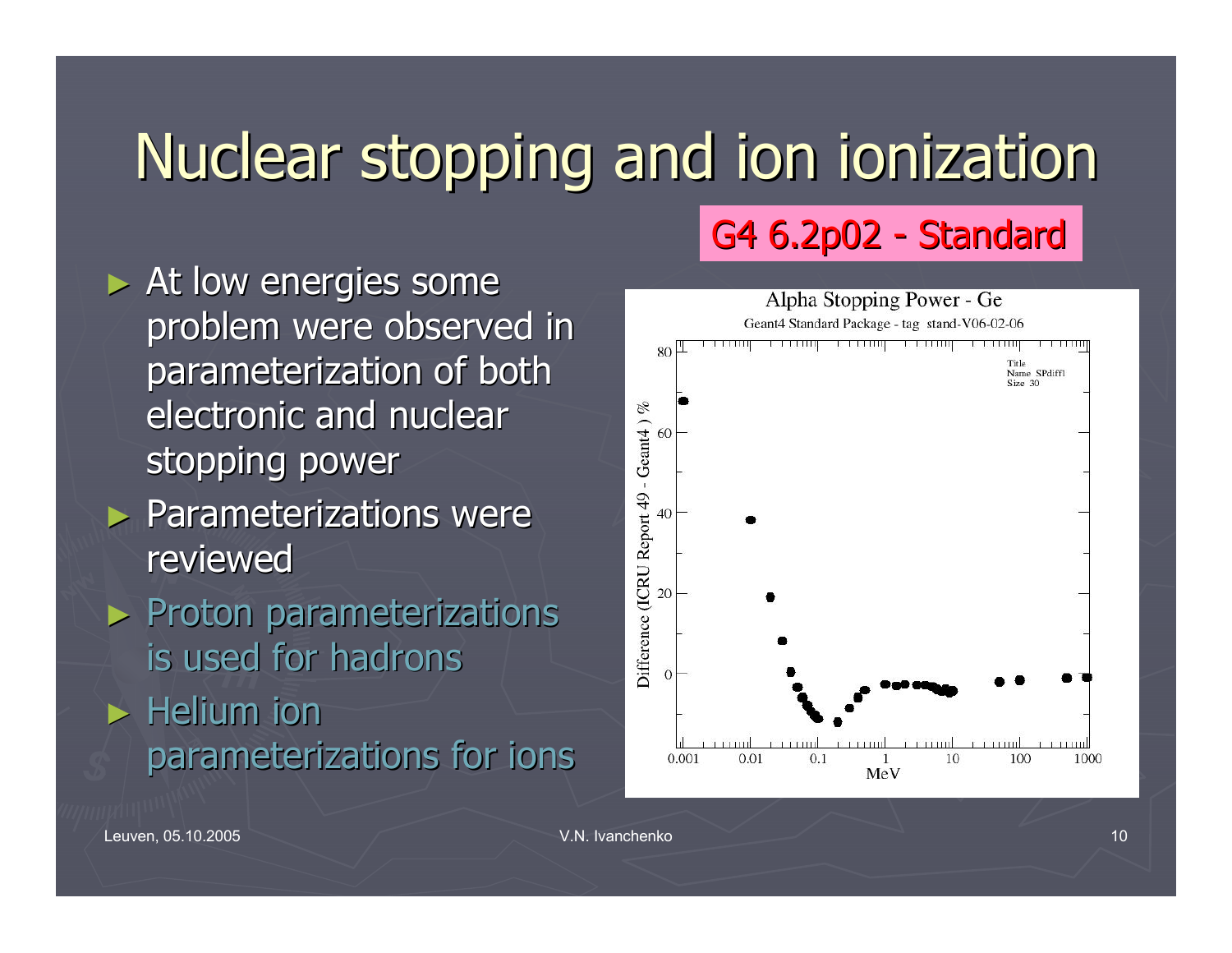## High order corrections

 $\triangleright$  Are important at high energies ► Are important for ions  $\blacktriangleright$  Finite size:  $\frac{F = \ln(1 + x_{\max}^2) = \ln\left(1 + \frac{4m_e^2 \beta^2 \gamma^2}{\mu^2}\right)}{F}$ ►Mott: ⎠ ⎞ ⎜ ⎝  $=\ln(1+x_{\text{max}}^2)=\ln(1+\frac{4m_e^2\beta}{\mu^2})$  $\lim_{\text{max}}$ ) =  $\ln\left(1+\frac{4m_e^2\beta^2\gamma^2}{r^2}\right)$  $\ln(1+x^2) = \ln(1+\frac{4}{x^2})$ μ  $F = \ln(1 + x_{max}^2) = \ln\left(1 + \frac{4m_e^2 \beta^2 \gamma}{2}\right)$ 

$$
G = z\alpha\beta \cdot \left(1.725 + \left(0.52 - 2\sqrt{\frac{I}{2m_e\beta^2\gamma^2}}\right)\pi\cos\chi\right) + (z\alpha)^2\left(3.246 - 0.451\beta^2\right) +
$$
  

$$
(z\alpha)^3\left(1.522\beta + \frac{0.987}{\beta}\right) + (z\alpha)^4\left(4.569 - 0.494\beta^2 - \frac{2.696}{\beta^2}\right) +
$$
  

$$
(z\alpha)^5\left(1.254\beta + 0.222/\beta - \frac{1.17}{\beta^3}\right),
$$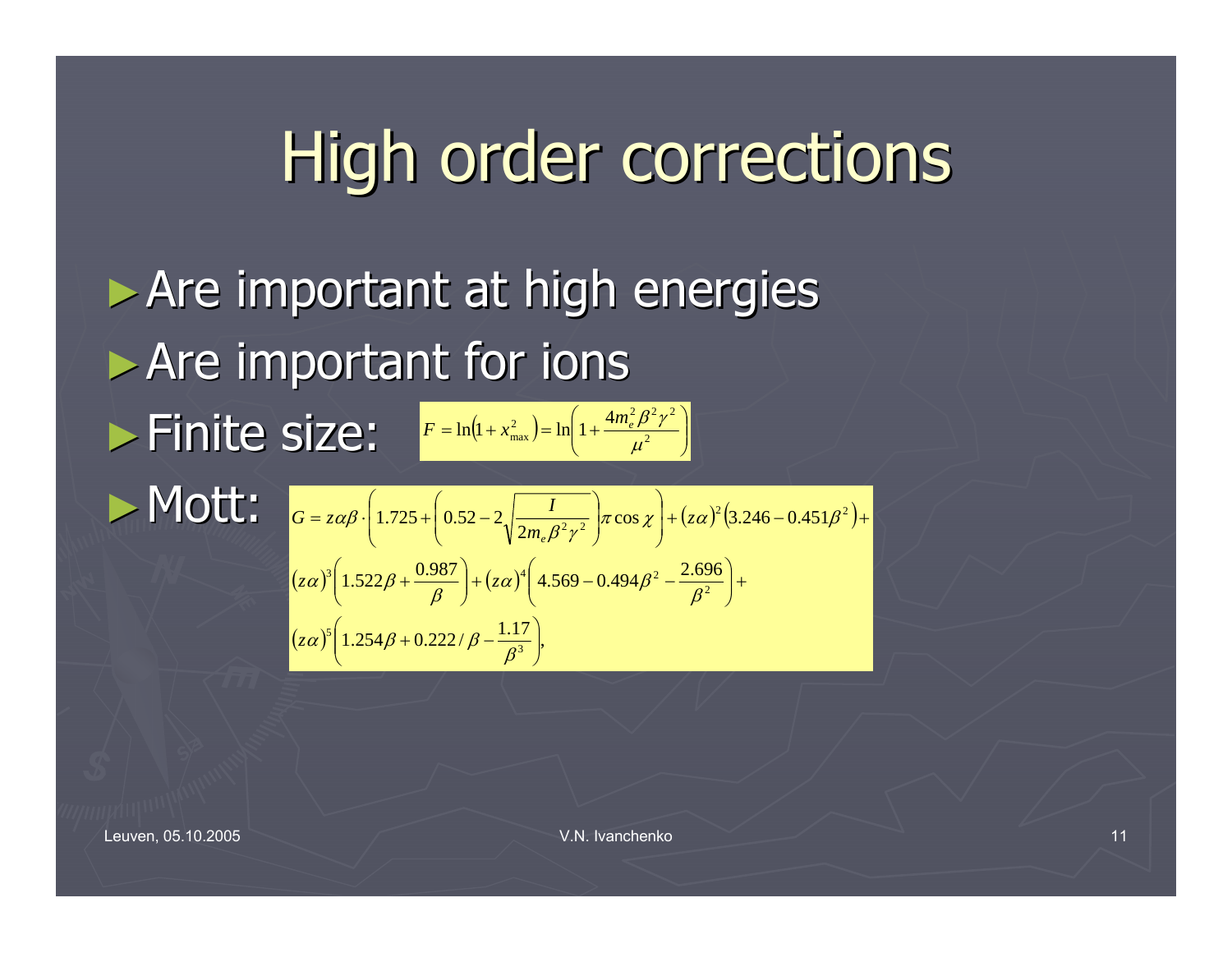#### Result of refinement of stopping power  $\cdot$  $\sim$  –  $\sim$  –  $\sim$ Geant4 and NIST are within systematic Geant4 and NIST are within systematic uncertainty of the data (G4 7.1)

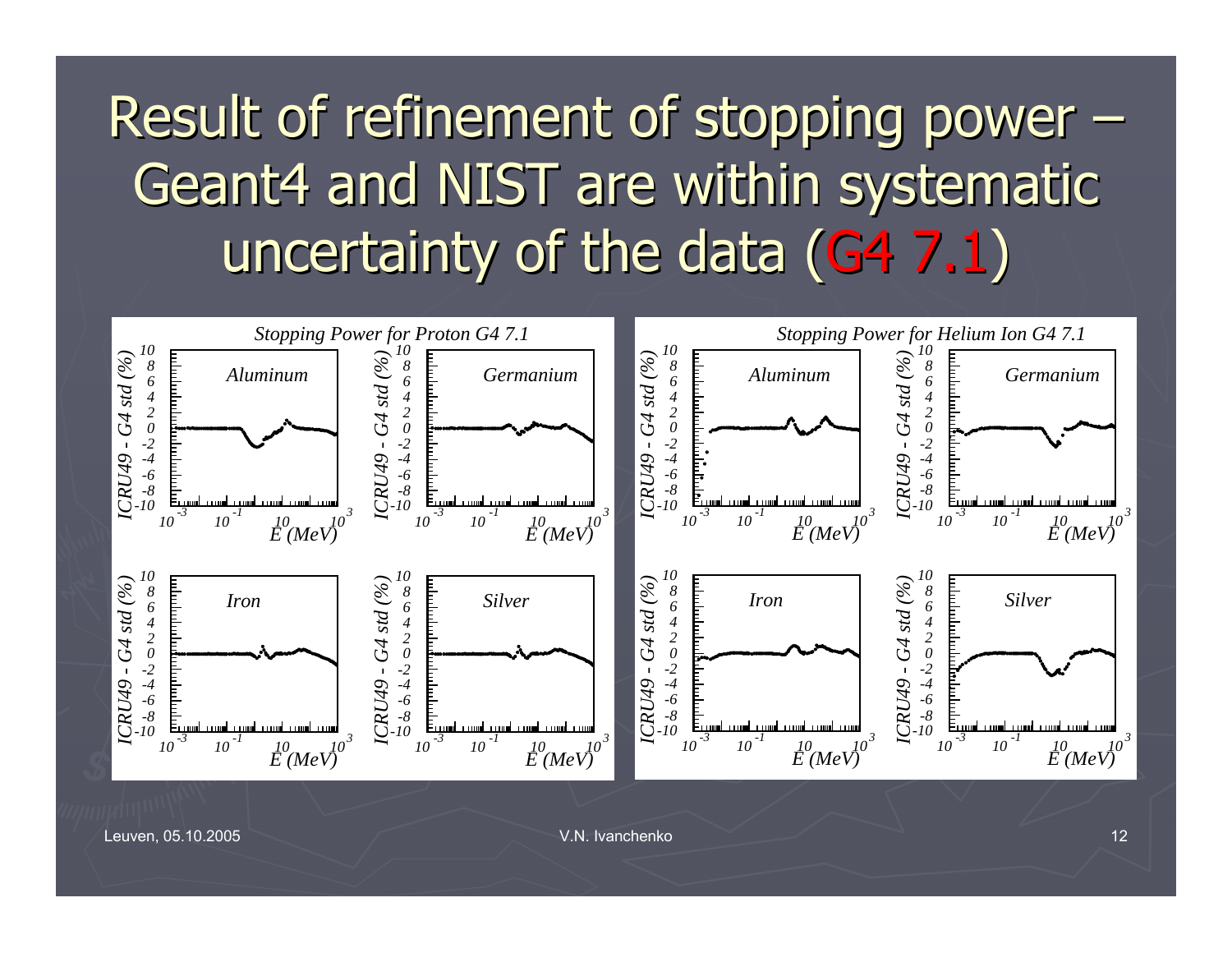## Material category upgrade

- $\triangleright$  NIST database for materials is imported inside Geant4  $(\hbox{http://physics.nist.gov/PhysRefData)}$
- $\triangleright$  New interfaces are added, old are kept
- $\triangleright$  UI commands for material category
- $\triangleright$  Guarantee the best accuracy for major parameters:
	- $\blacktriangleright$  Density
	- $\triangleright$  Mean excitation potential
	- $\triangleright$  Chemical bounds
	- $\triangleright$  Element composition
	- $\blacktriangleright$  Isotope composition
	- $\triangleright$  Various corrections

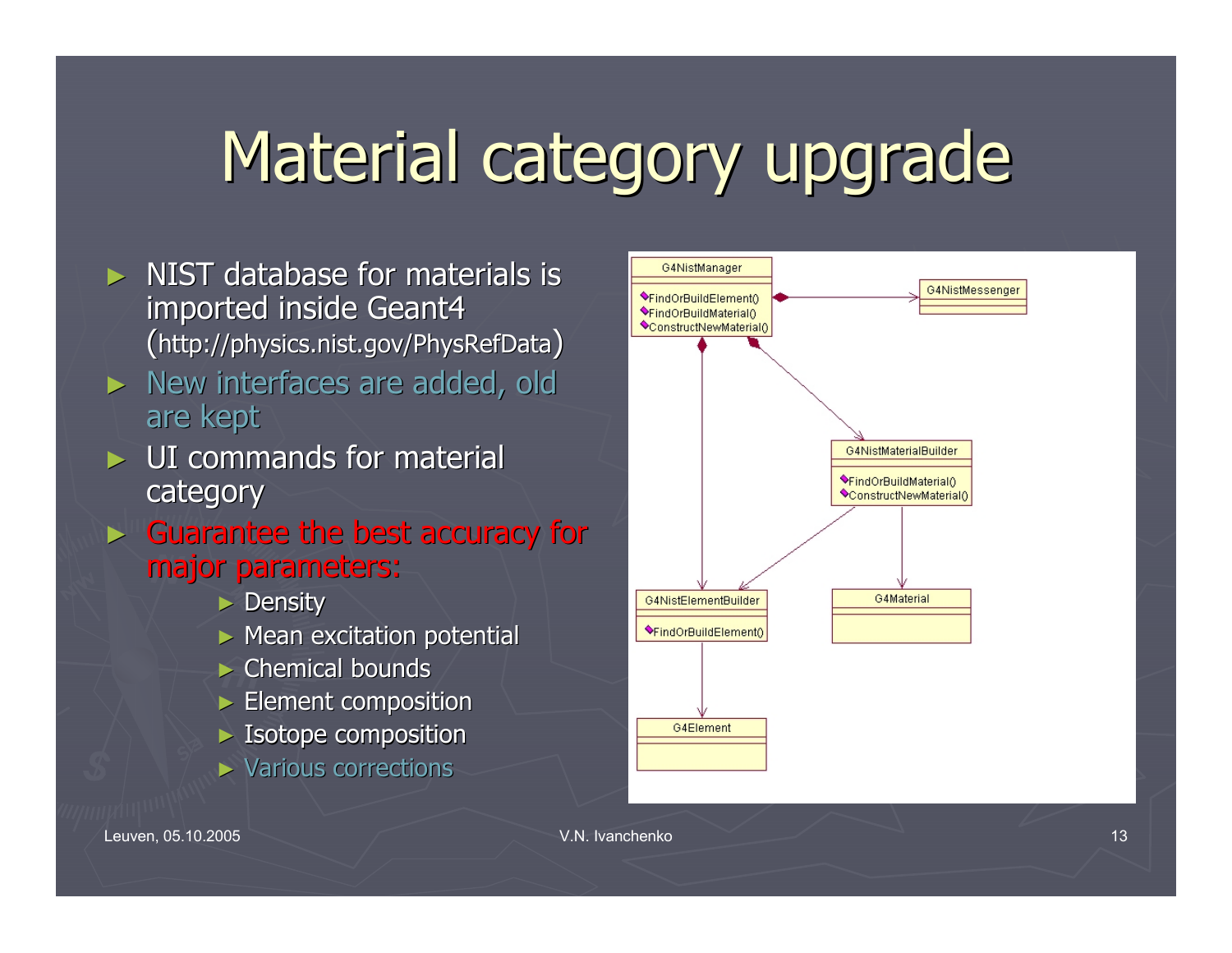### NIST Element and Isotopes

| $\boldsymbol{Z}$ | A        | m             | error | $\frac{1}{2}$ | eff        |
|------------------|----------|---------------|-------|---------------|------------|
| 14               | 22<br>Si | 22.03453      | (22)  |               | 28.0855(3) |
|                  | 23       | 23.02552      | (21)  |               |            |
|                  | 24       | 24.011546     | (21)  |               |            |
|                  | 25       | 25.004107     | (11)  |               |            |
|                  | 26       | 25.992330     | (3)   |               |            |
|                  | 27       | 26.98670476   | (17)  |               |            |
|                  | 28       | 27.9769265327 | (20)  | 92.2297(7)    |            |
|                  | 29       | 28.97649472   | (3)   | 4.6832(5)     |            |
|                  | 30       | 29.97377022   | (5)   | 3.0872(5)     |            |
|                  | 31       | 30.97536327   | (7)   |               |            |
|                  | 32       | 31.9741481    | (23)  |               |            |
|                  | 33       | 32.978001     | (17)  |               |            |
|                  | 34       | 33.978576     | (15)  |               |            |
|                  | 35       | 34.984580     | (40)  |               |            |
|                  | 36       | 35.98669      | (11)  |               |            |
|                  | 37       | 36.99300      | (13)  |               |            |
|                  | 38       | 37.99598      | (29)  |               |            |
|                  | 39       | 39.00230      | (43)  |               |            |
|                  | 40       | 40.00580      | (54)  |               |            |
|                  | 41       | 41.01270      | (64)  |               |            |
|                  | 42       | 42.01610      | (75)  |               |            |
|                  |          |               |       |               |            |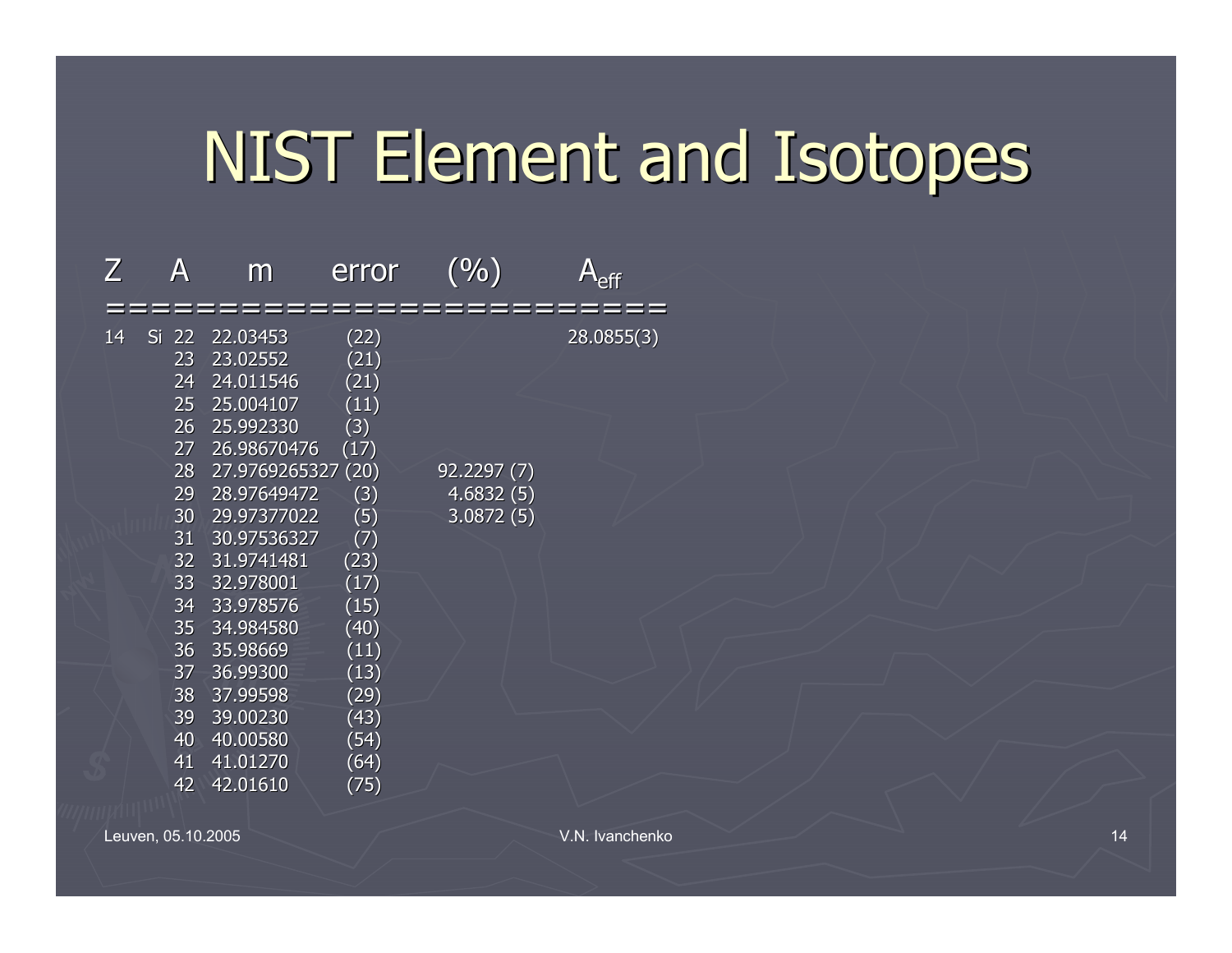#### NIST materials in Geant4

#### ==================================== $###$  Elementary Materials from the NIST Data Base ==================================Z Name ChFormula density(g/cm^3) I(eV) ====================================G4 H H 2 8.3748e-05 19.2 2 G4 He 0.000166322 41.8 3 G4\_Li 0.534 40 4 G4 Be 1.848 63.7 5 G4\_B 2.37 76<br>6 G4 C 2 81  $\begin{array}{cccc} 6 & 64 \text{ C} & 2 & 81 \\ 7 & 64 \text{ N} & \text{N} & 2 & 0.0011652 & 82 \end{array}$ 7 G4 N N 2 0.0011652 8 G4 O O 2 0.00133151 95 9 G4 F 0.00158029 115 10 G4\_Ne 0.000838505 137 11 G4 Na  $\frac{11}{2}$  0.971 149 12 G4\_Mg 1.74 156<br>13 G4 Al 2.6989 166 2.6989<br>2.33 \_\_ \_ 14 G4 Si 2.33 173

►**NIST Elementary Materials** ► NIST Compounds ► $\blacktriangleright$  Nuclear Materials

 $\blacktriangleright$  Space Materials?

| ###                                                                                                                                 |                                                                                                                                        | Compound Materials from the NIST Data Base |       |
|-------------------------------------------------------------------------------------------------------------------------------------|----------------------------------------------------------------------------------------------------------------------------------------|--------------------------------------------|-------|
| N Name                                                                                                                              | -----------<br>ChFormula                                                                                                               | density(g/cm^3) I(eV)                      | ===== |
| 13 G4_Adipose_Tissue<br>$\mathbf{1}$<br>$\overline{6}$<br>$\overline{7}$<br>8<br>11<br>12<br>15<br>16<br>17<br>19<br>20<br>26<br>30 | 0.119477<br>0.63724<br>0.00797<br>0.232333<br>0.0005<br>$2e-05$<br>0.00016<br>0.00073<br>0.00119<br>0.00032<br>2e-05<br>2e-05<br>2e-05 | 0.92                                       | 63.2  |
| 4 G4_Air<br>6<br>7<br>8<br>18                                                                                                       | 0.000124<br>0.755268<br>0.231781<br>0.012827                                                                                           | 0.00120479                                 | 85.7  |
| 2 G4_CsI<br>53<br>55                                                                                                                | 0.47692<br>0.52308                                                                                                                     | 4.51                                       | 553.1 |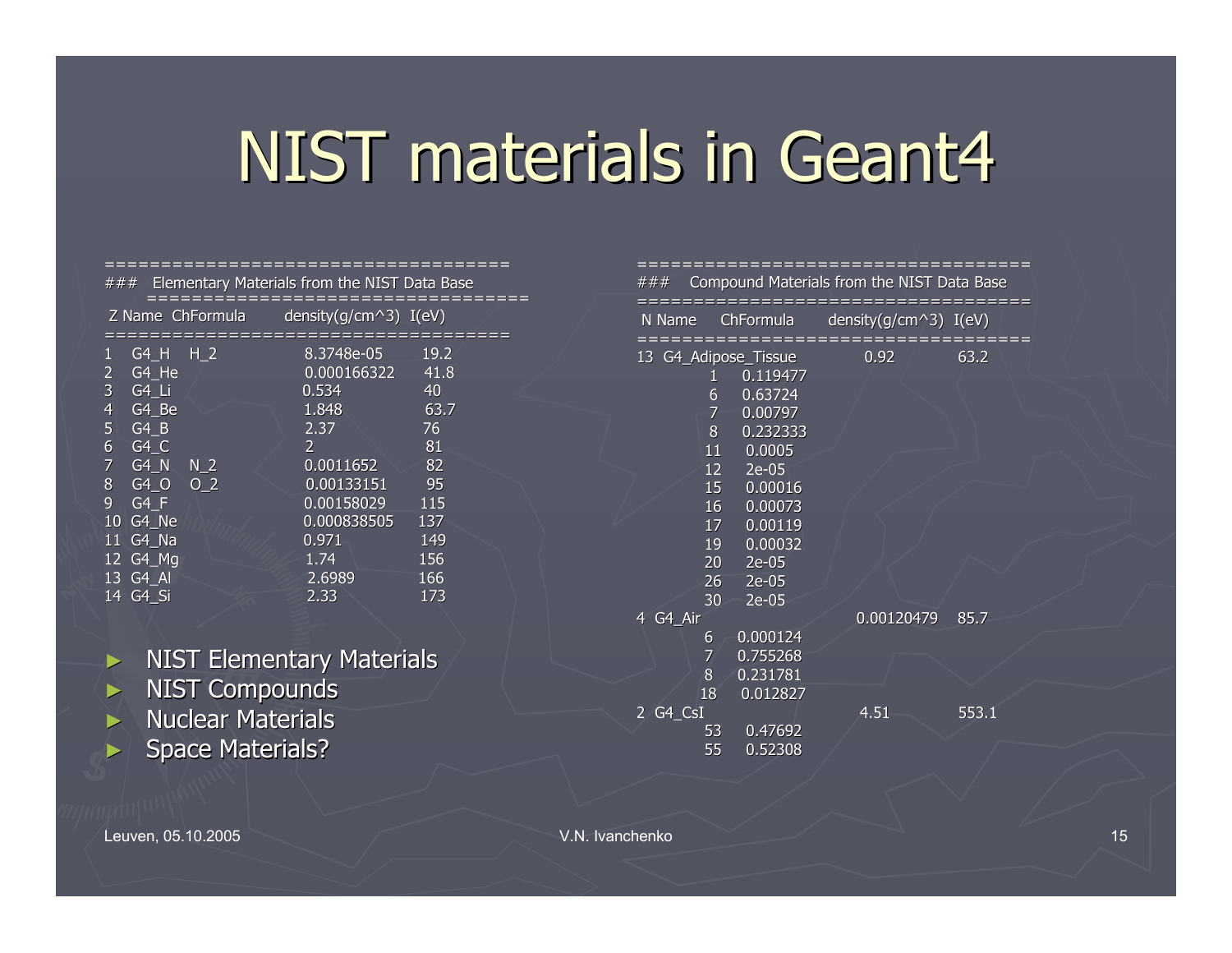#### How to use

► Do not need anymore to predefine elements and materials

#### ► Main new user interfaces:

G4NistManager\* manager = G4NistManager::GetPointer(); G4Element\* elm = manager->FindOrBuildElement("symb", G4bool iso); G4Element\* elm = manager->FindOrBuildElement(G4int Z, G4bool iso); G4Material\* mat = manager->FindOrBuildMaterial("name", G4bool iso); G4Material\* mat = manager->ConstructNewMaterial("name"  $\mathbf{I}$ const std::vector<G4int>& Z, const std::vector<G4double>& weight, G4double density, G4bool iso); G4double isotopeMass = manager->GetMass(G4int Z, G4int N);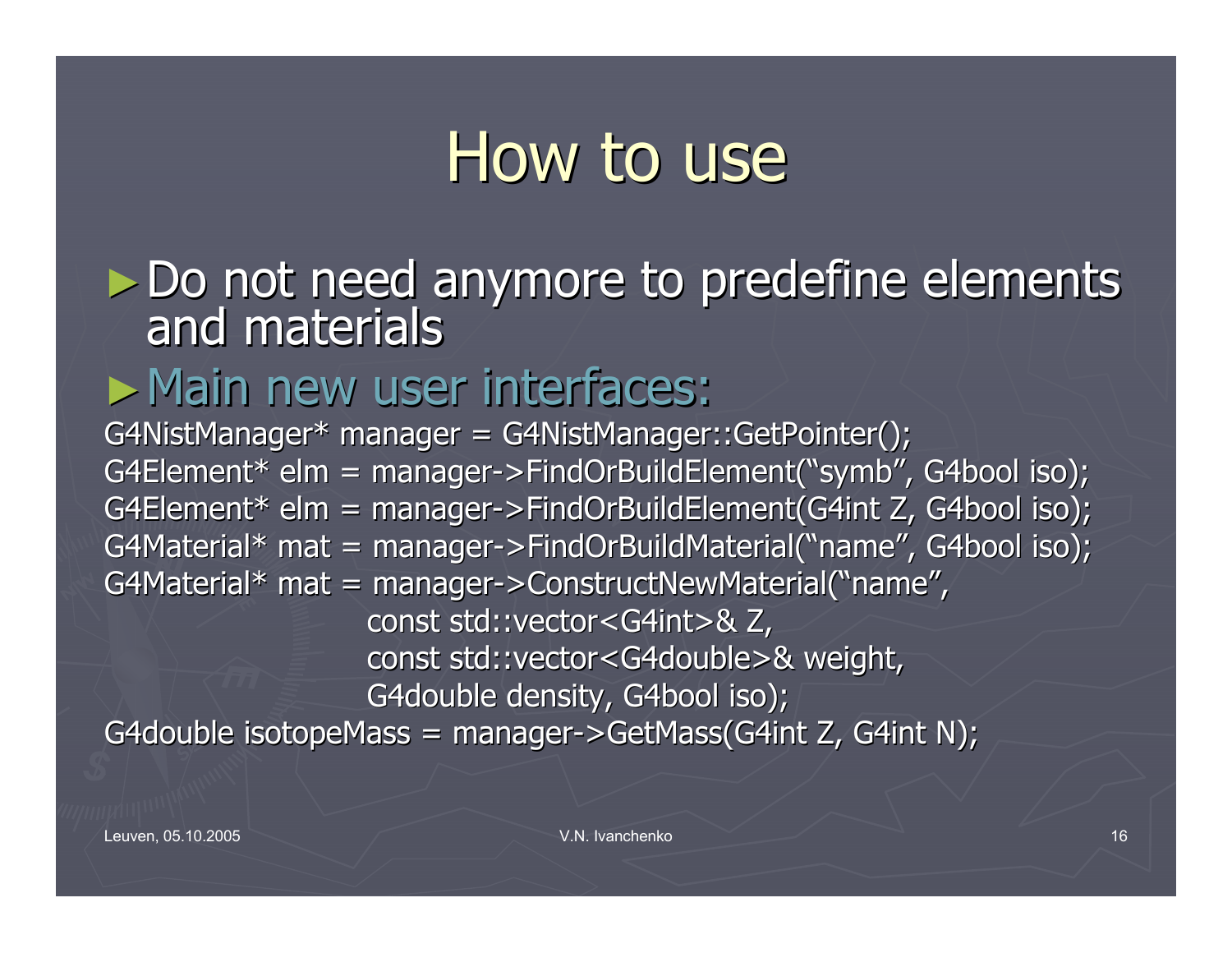### Hadron/ion ionization extension to low cuts and small steps

- $>$  Stopping powers and cross section are well cross section are well validated
- $\blacktriangleright$  Fluctuation model review  $\triangleright$  PAI model refinement to model design and to low cut regime
- $\triangleright$  Utilization of model per region facility is required



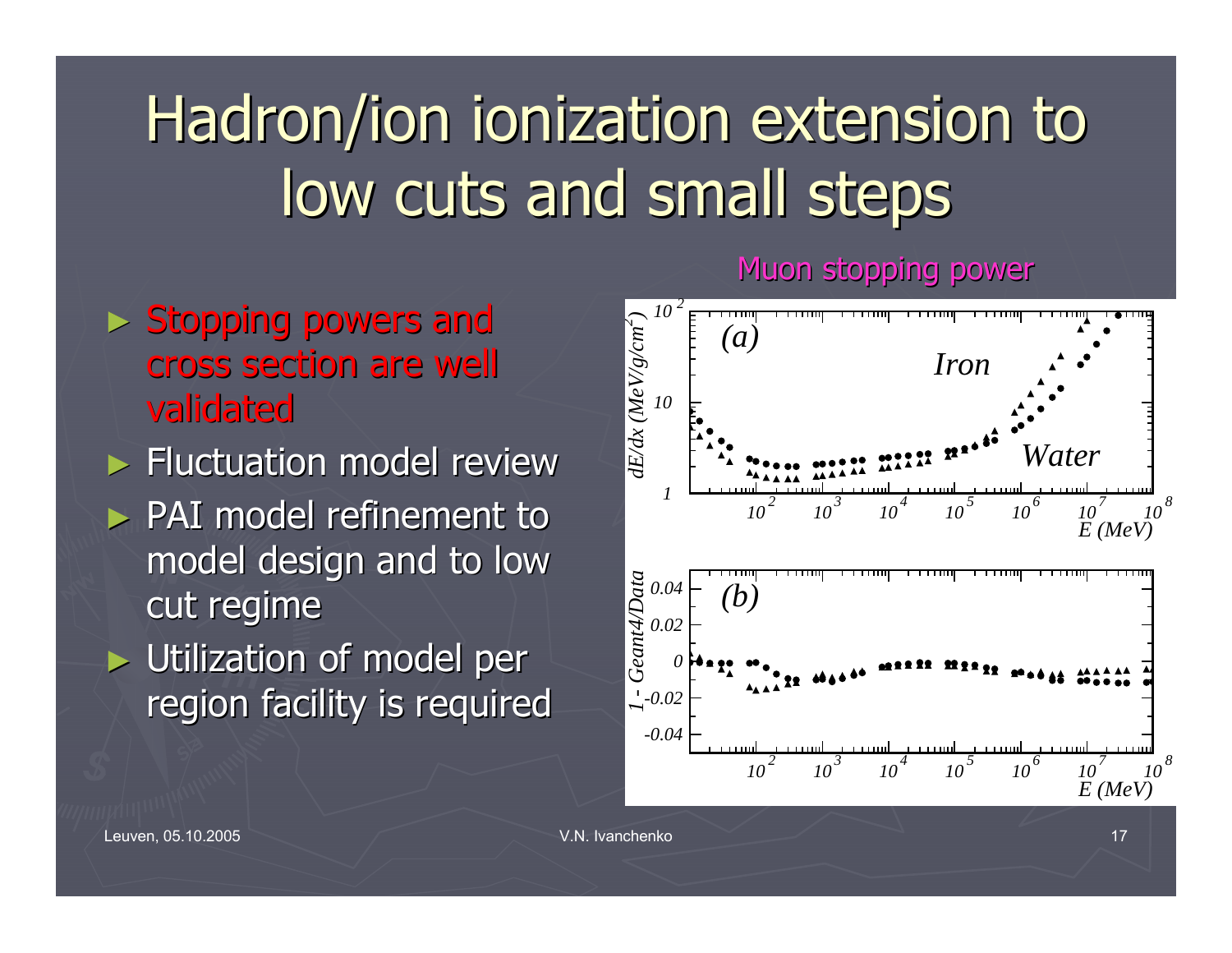### Refinement of the fluctuation model

**6.2p02** 7.0

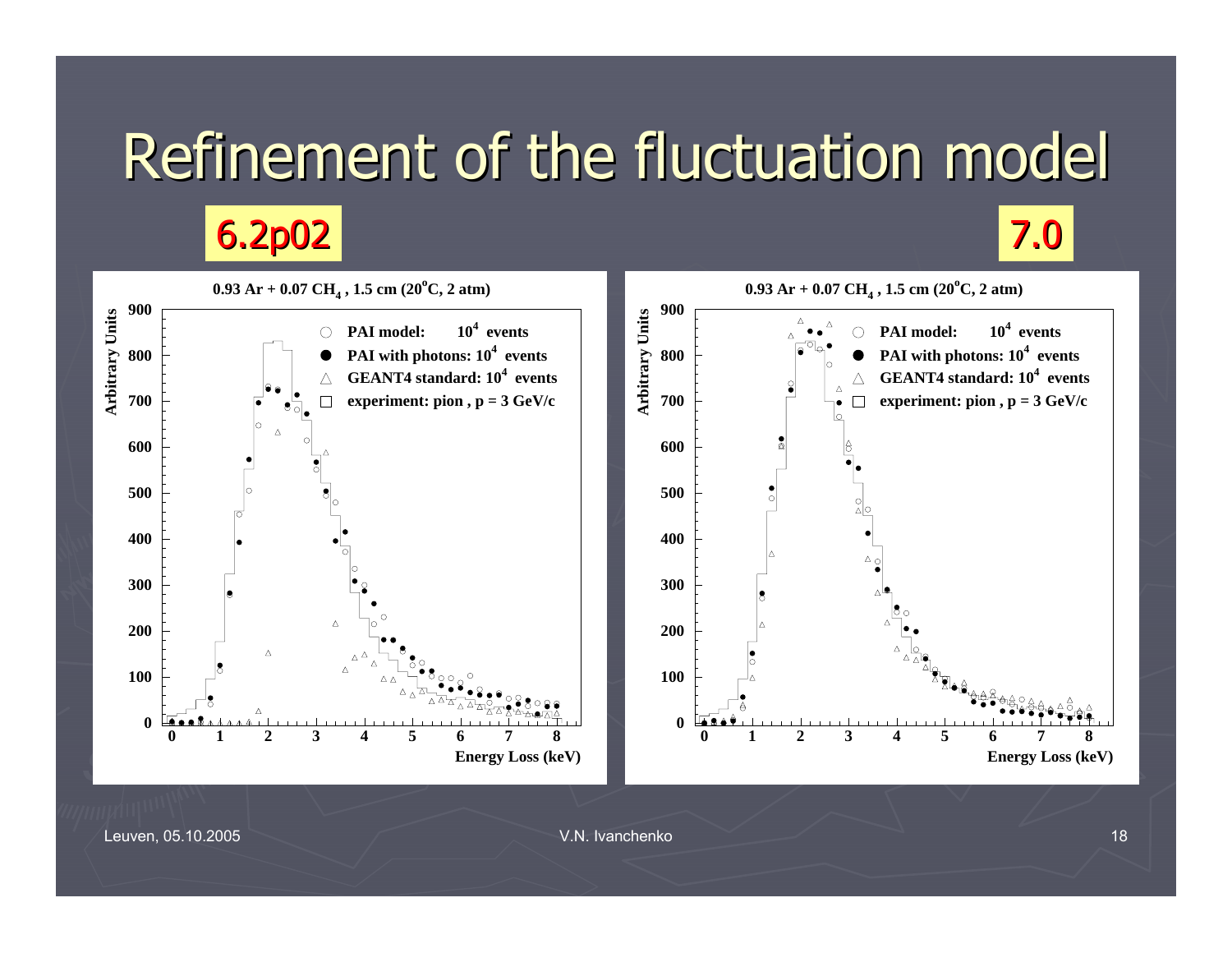#### Argon gas thickness of 2mm electron 235 keV (γ=1.5) T. Koi (SLAC)

Geant4 v7.0

Geant4 v7.0p01



Energy loss [MeV/cm] Energy loss [MeV/cm]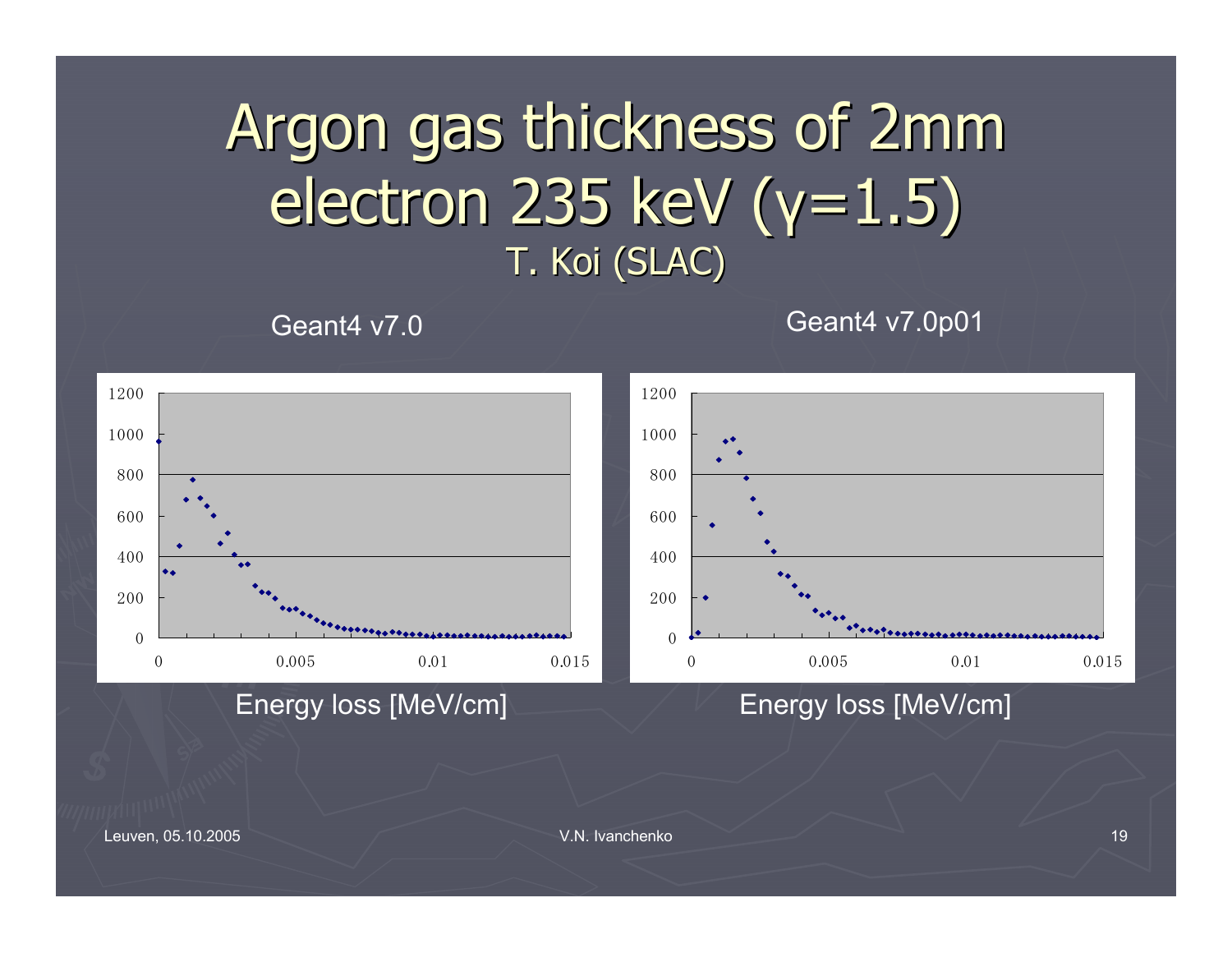# Model per G4Region

 $\triangleright$  PAI model is slow  $\cdot$  $\mathcal{L}_{\mathcal{A}}$  $-$  need to be applied for specific part of a setup

► Example/extended/electromagnetic/TestEm8 ► Builder for the PAI:

```
G4Region* gas = G4RegionStore::GetInstance()->GetRegion("VertexDetector");
G4eIonisation* eion = new G4eIonisation();
G4PAIModel* pai = new G4PAIModel(particle,"PAIModel");
eion->AddEmModel(0,pai,pai,gas);
```
pmanager->AddProcess(new G4MultipleScattering, -1, 1,1); pmanager->AddProcess(eion,-1, 2, 2); pmanager->AddProcess(new G4eBremsstrahlung,-1,-1,3);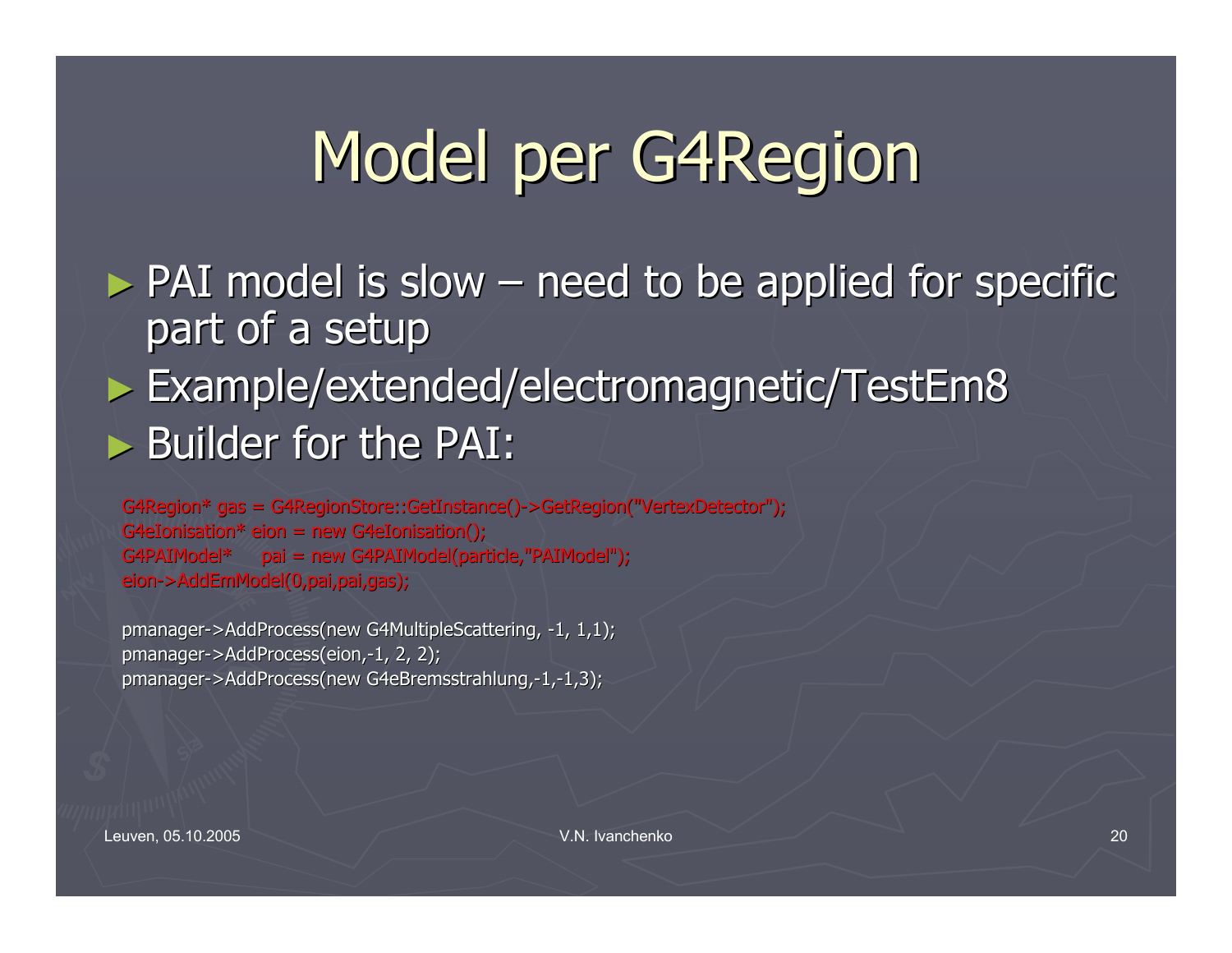## Review on Multiple Scattering

 $\blacktriangleright$  Simulation for thin layers requires precise simulation with small cuts (medical applications, shielding, fine granular calorimeters...)

 $\triangleright$  Cut dependence of the results and dependence of results from step limits were reported by users

 $>$  The investigation of cut/step limit effects have been carried out and the conclusion was following: MultipleScattering process is very important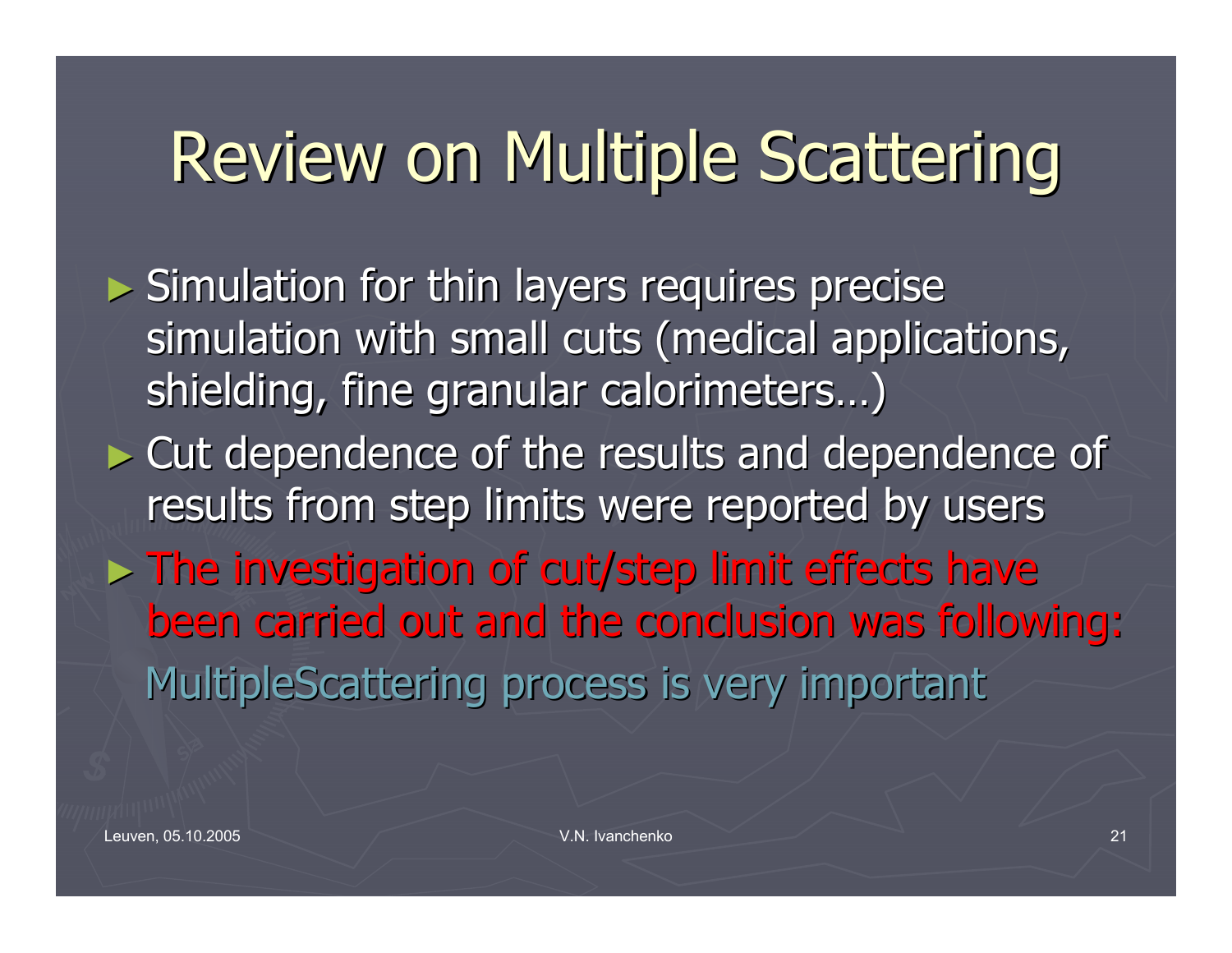#### Multiple Scattering model upgrade (Preliminary Plots!) (Preliminary Plots!)

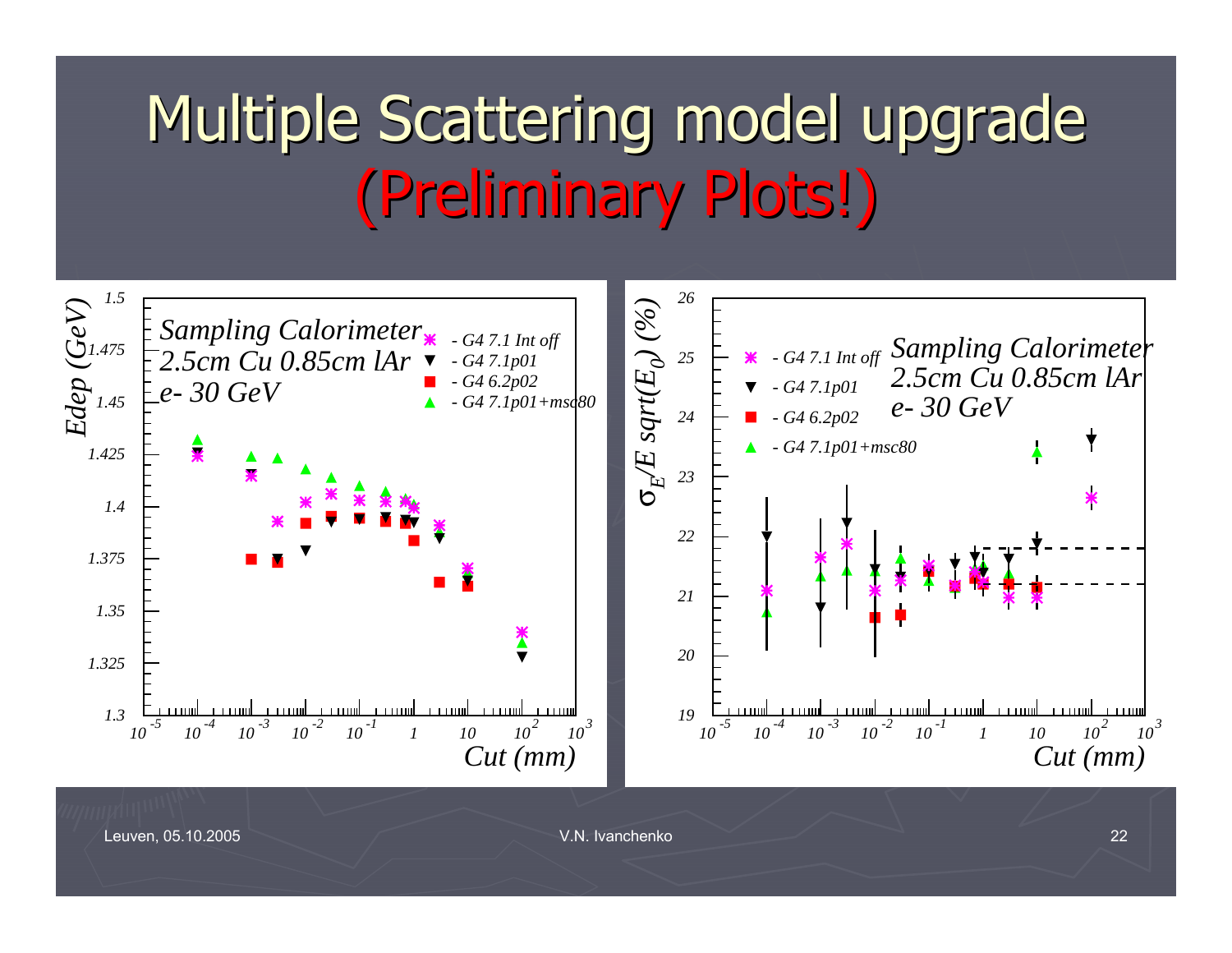#### Multiple Scattering model upgrade (Preliminary Plots!) (Preliminary Plots!)

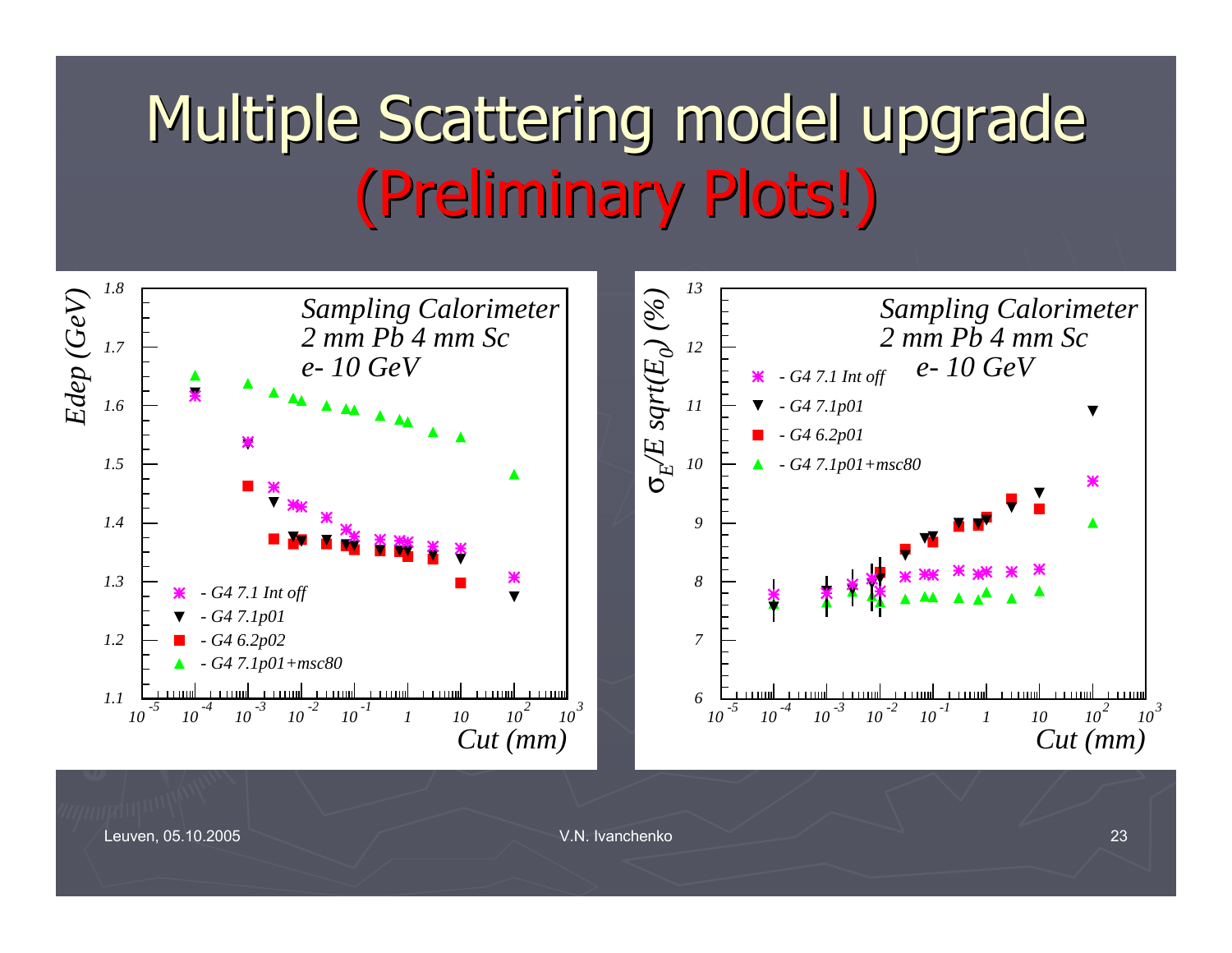#### Multiple Scattering model upgrade (Preliminary Plots!) (Preliminary Plots!)